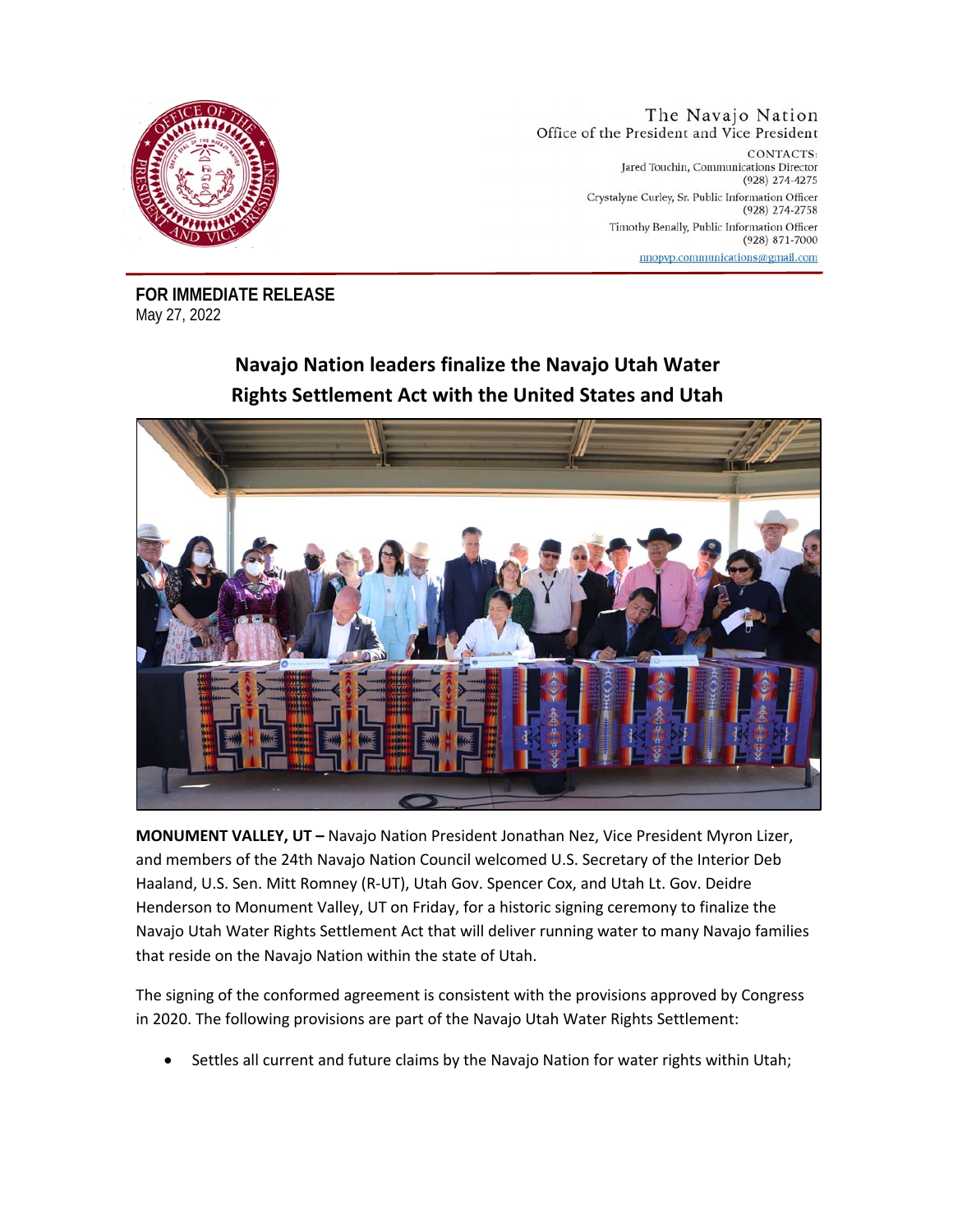- Ratifies the proposed water rights settlement between the Navajo Nation and the State of Utah, confirming the Navajo Nation's right to deplete 81,500 acre-feet of water per year from Utah's Colorado River Basin apportionment; and
- Authorizes approximately \$220 million for water infrastructure to provide water infrastructure, which



will provide clean drinking water, to Navajo communities in Utah.

"We are located on the ancestral lands of our Diné people. Since time immemorial, Diné people have resided here and have continued to create their permanent homeland and livelihood within this region. Present day, this area is home to the community of Oljato, which is one of the eight Navajo Utah communities who will directly benefit from the Navajo Utah Water Rights Settlement Agreement. This historic occasion is the product of decades of hard work and diligence of all parties, and will benefit over 40-percent of Navajo homes in San Juan County alone. These communities located in this area of Utah, have been at the forefront of water insecurity and have managed to endured years of lack of access to clean, running water. I am pleased to welcome Secretary Haaland, Senator Romney, Governor Cox, and all of the leaders here today to mark this historic achievement," said President Nez.

More than 40-percent of Navajo households in Utah lack running water or adequate sanitation. In some cases, such as in the community of Oljato on the Arizona-Utah border, a single spigot on a desolate road, miles from any residence, serves 900 people. In June 2019, President Nez testified before the U.S. House Subcommittee on Water, Oceans, and Wildlife and called upon lawmakers to pass the settlement legislation immediately.

"Water is life. Those are the words that we hear from our elders and youth so often. Today's signing is the culmination of many years of work and commitment of past and present leaders. This is not about what we did as leaders, but what is to come for our people by way of this agreement between two the United States, the State of Utah, and the Navajo Nation. This agreement represents life for our Navajo people — for the generations who are yet to be born and those who continue to aspire for a greater quality of life," said Vice President Lizer.

Secretary Haaland, the first Native American to serve as a cabinet secretary at the federal level, recalled the challenges of growing up without running water in her home as a young child. She commended Navajo Nation and Utah leaders for their commitment to delivering more water resources to families and communities.